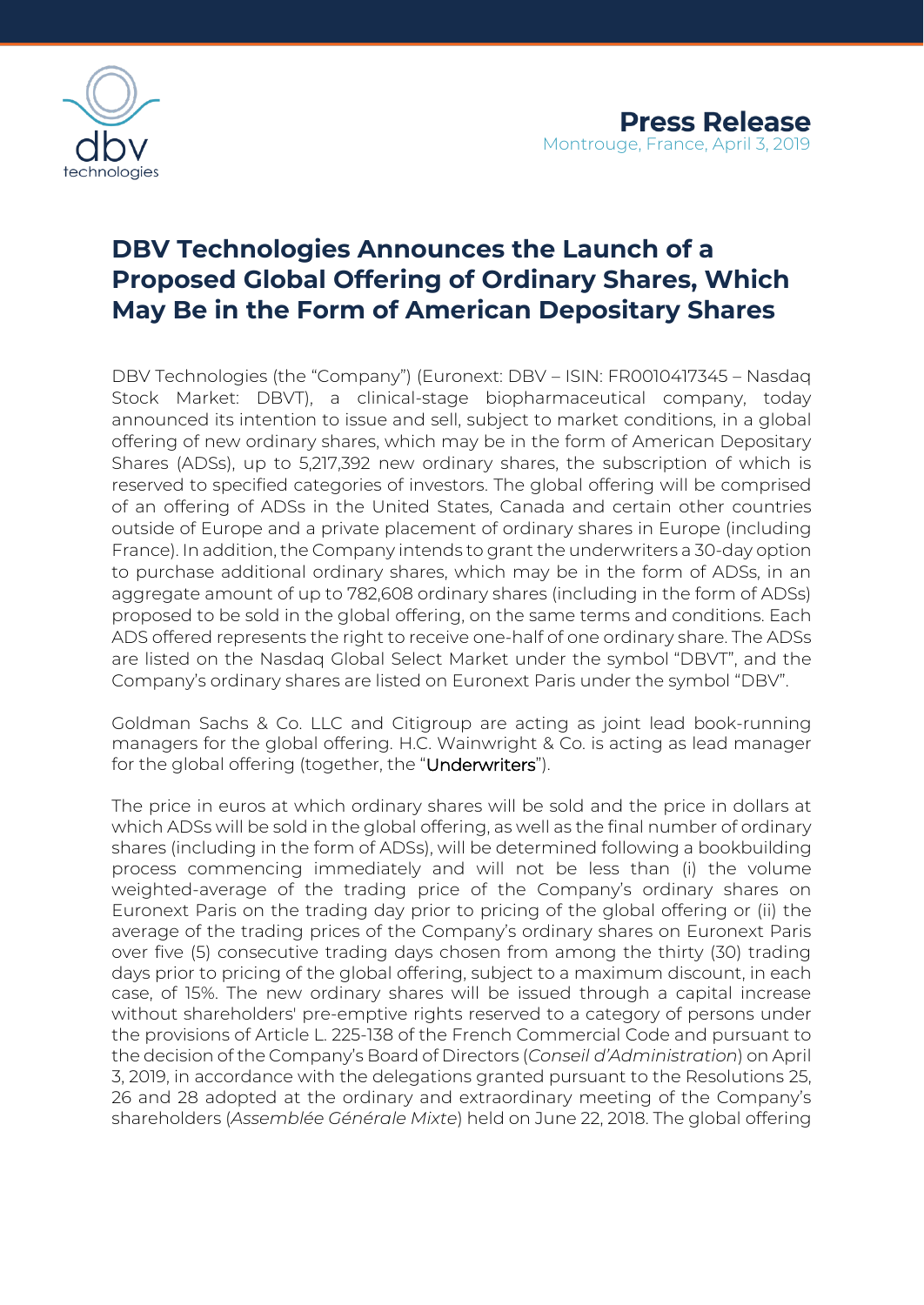

will be open only to persons who are natural persons or legal entities, including companies, trusts, investment funds or other investment vehicles whatever their form, governed by either French or foreign law, that invest on a regular basis in the pharmaceutical, biotechnological or medical technology sector; and/or companies, institutions or entities whatever their form, French or foreign, that carry out a significant part of their activity in these sectors. In order to purchase ordinary shares and/or ADSs, potential investors will be required to execute and provide to the Underwriters an investor letter representing that they satisfy the foregoing investor criteria.

The final number of ordinary shares offered, including the number of ordinary shares offered in the form of ADSs, and the subscription price therefor will be decided by the Company's Chief Executive Officer (*Directeur Général*), in accordance with a sub-delegation granted by the Company's Board of Directors (*Conseil d'Administration*) on April 3, 2019, further to the favorable opinion of Mr. Michel de Rosen, independent director and Chairman of the Board of Directors; provided, that in no event shall the Company be permitted to issue more than 20% of its share capital outstanding prior to commencement of the global offering.

The global offering will commence immediately and the Company plans to announce the result of the global offering as soon as practicable after pricing thereof in a subsequent press release. The Company plans to use the net proceeds from the global offering, together with its existing cash and cash equivalents, to fund the development and, if approved, prepare for the commercialization of Viaskin Peanut, to advance development of the Company's other product candidates and for working capital and general corporate purposes.

Entities affiliated with Baker Bros. Advisors LP and Bpifrance Participations S.A., which are existing shareholders, have indicated an interest in purchasing, in the aggregate, at least 25.0% of the ordinary shares (including in the form of ADSs) in this offering at the public offering price. However, because indications of interest are not binding agreements or commitments to purchase, the underwriters may determine to sell more, fewer or no ordinary shares and/or ADSs in this offering to these entities, or these entities may determine to purchase more, fewer or no ordinary shares and/or ADSs in this offering.

The representatives of Baker Bros. Advisors LP and Bpifrance Participations S.A. to the Company's Board of Directors (*Conseil d'Administration*) did not take part in the vote on the resolutions (relating to the approval for the launch of the global offering and for the delegation of authority) at the meeting of the Board of Directors (*Conseil d'Administration*) held on April 3, 2019.

A registration statement on Form F-3, as amended, relating to the securities to be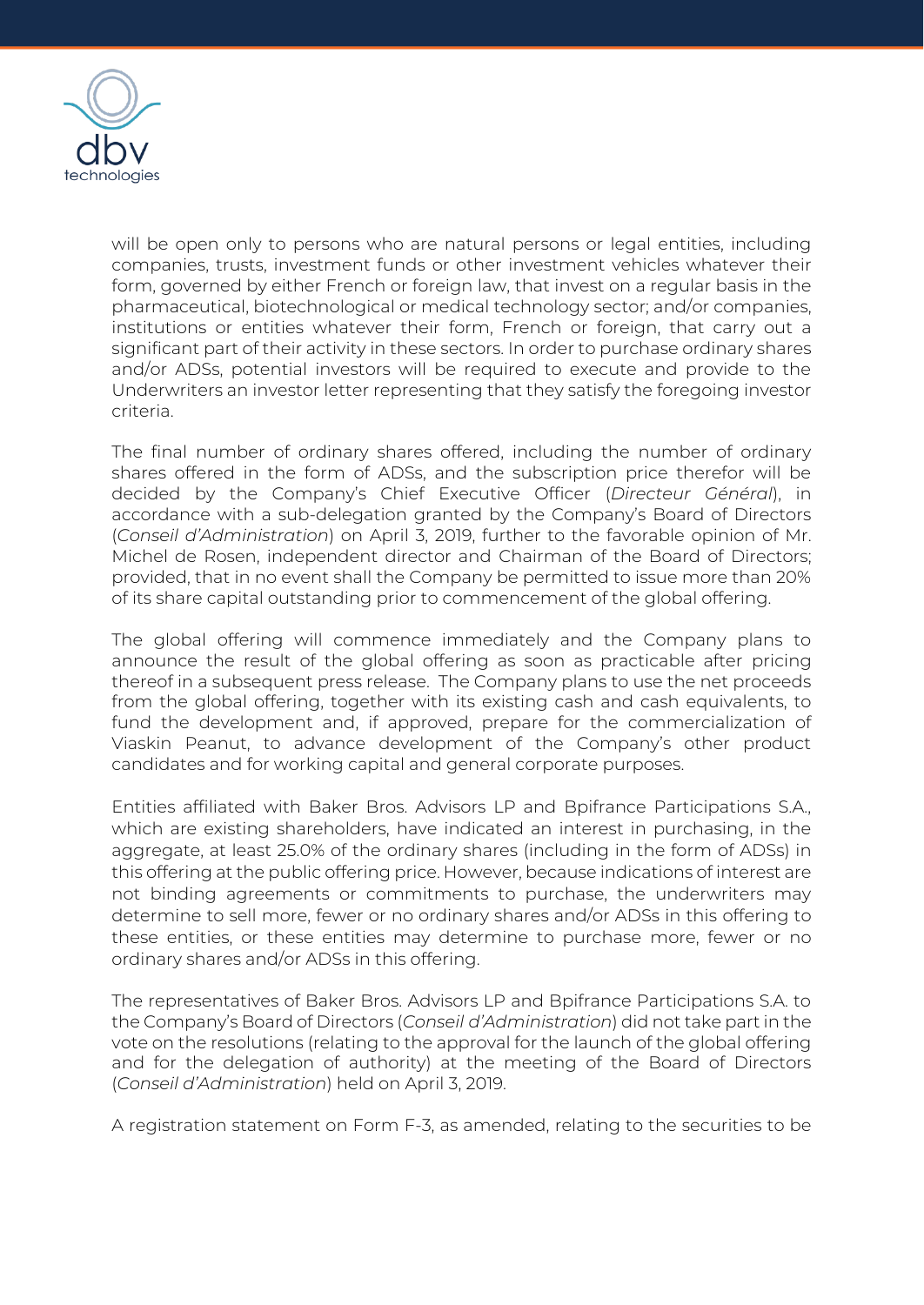

issued in the global offering was filed with the Securities and Exchange Commission and initially became automatically effective on July 27, 2016. The offering of ordinary shares in the form of ADSs will be made only by means of a written prospectus and prospectus supplement that form a part of the registration statement. A preliminary prospectus supplement and accompanying prospectus relating to and describing the terms of the offering will be filed with the Securities and Exchange Commission and will be available on the Securities and Exchange Commission's website at [www.sec.gov.](http://www.sec.gov/) When available, copies of the preliminary prospectus supplement and accompanying prospectus may also be obtained for free from: Goldman Sachs & Co. LLC, Attention: Prospectus Department, 200 West Street, New York, NY 10282, via telephone: 1-866-471-2526, facsimile: 212-902-9316 or via email: [prospectusgroup](mailto:prospectusgroup-ny@ny.email.gs.com)[ny@ny.email.gs.com;](mailto:prospectusgroup-ny@ny.email.gs.com) or Citigroup, c/o Broadridge Financial Solutions, 1155 Long Island Avenue, Edgewood, New York, 11717 or via telephone: 800-831-9146. No prospectus subject to approval by the French Autorité des Marchés Financiers (AMF) has been filed in France in connection with the global offering.

**\* \* \***

#### About DBV Technologies

DBV Technologies is developing Viaskin®, a proprietary technology platform with broad potential applications in immunotherapy. Viaskin is based on epicutaneous immunotherapy, or EPIT®, DBV's method of delivering biologically active compounds to the immune system through intact skin. With this new class of self-administered and non-invasive product candidates, the Company is dedicated to safely transforming the care of food allergic patients, for whom there are no approved treatments. DBV's food allergies programs include ongoing clinical trials of Viaskin Peanut and Viaskin Milk, and preclinical development of Viaskin Egg. DBV is also pursuing a human proof-of-concept clinical trial of Viaskin Milk for the treatment of Eosinophilic Esophagitis, and exploring potential applications of its platform in vaccines and other immune diseases. DBV Technologies has global headquarters in Montrouge, France and offices in Bagneux, France, Summit, NJ and New York, NY. The Company's ordinary shares are traded on segment B of Euronext Paris (Ticker: DBV, ISIN code: FR0010417345), part of the SBF120 index, and the Company's ADSs (each representing one-half of one ordinary share) are traded on the Nasdaq Global Select Market (Ticker: DBVT).

#### Forward Looking Statements

This press release contains forward-looking statements, including statements about the proposed global offering and the anticipated use of proceeds from the offering. These forward-looking statements are not promises or guarantees and involve substantial risks and uncertainties. Factors that could cause actual results to differ materially from those described or projected herein include risk associated with market and other financing conditions, risks associated with clinical trials and regulatory reviews and approvals, and risk related to the sufficiency of the Company's existing cash resources and liquidity. A further list and description of these risks, uncertainties and other risks can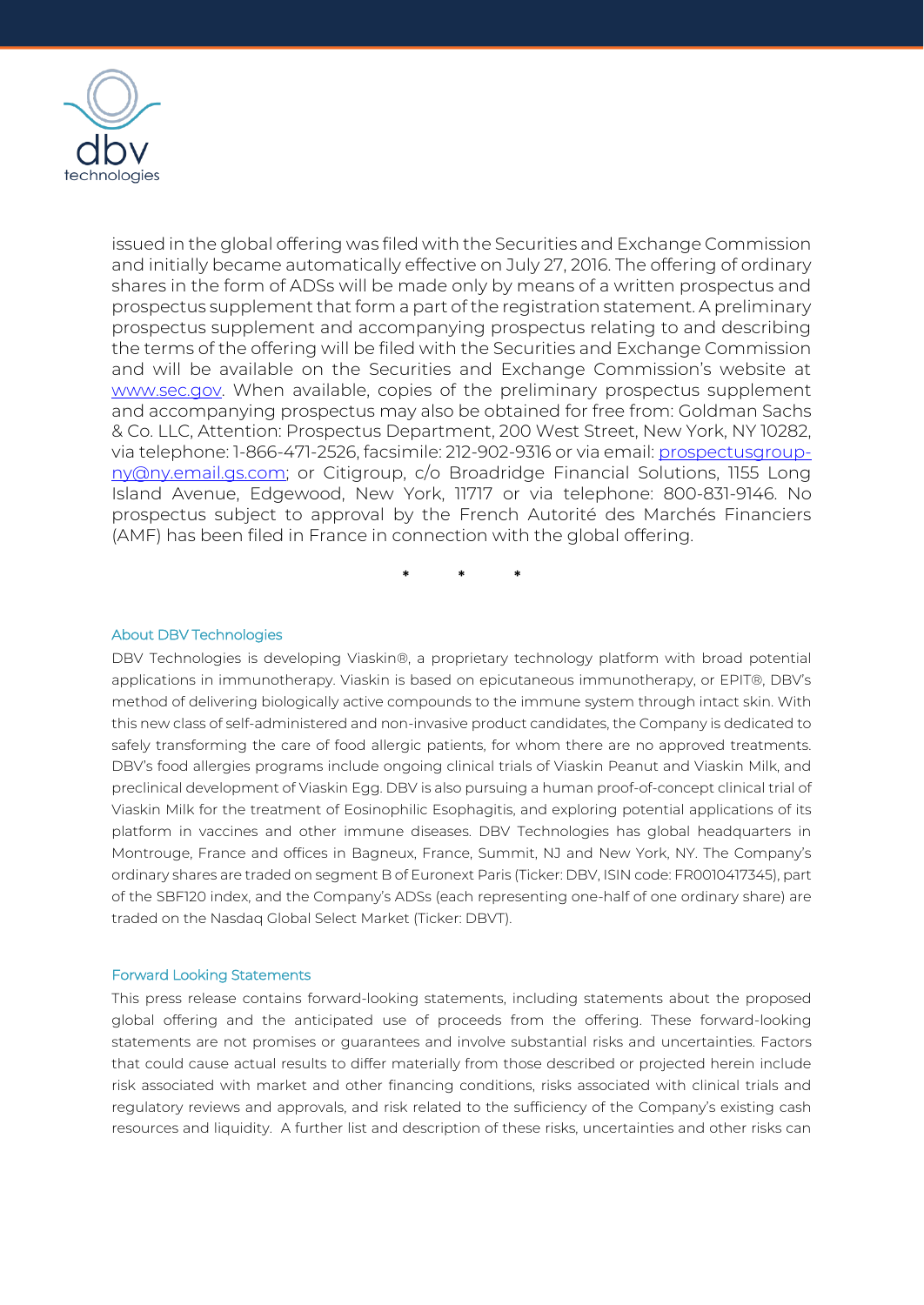

be found in the Company's regulatory filings with the French Autorité des Marchés Financiers and U.S. Securities and Exchange Commission, including in the Company's Annual Report on Form 20-F for the year ended December 31, 2018. Existing and prospective investors are cautioned not to place undue reliance on these forward-looking statements, which speak only as of the date hereof. The Company undertakes no obligation to update or revise forward-looking statements as a result of new information, future events or circumstances, or otherwise, except as required by law.

## DBV Investor Relations Contact

Sara Blum Sherman Senior Director, Investor Relations & Strategy +1 212-271-0740 [sara.sherman@dbv-technologies.com](mailto:sara.sherman@dbv-technologies.com)

## DBV Media Contact

Joe Becker VP, Global Corporate Communications +1-646-650-3912 joseph.becker@dbv-technologies.com

### **Disclaimers**

This press release does not constitute an offer to sell nor a solicitation of an offer to buy, nor shall there be any sale of ordinary shares or ADSs in any state or jurisdiction in which such an offer, solicitation or sale would be unlawful prior to registration or qualification under the securities laws of any such state or jurisdiction, including France.

The distribution of this document may, in certain jurisdictions, be restricted by local legislations. Persons into whose possession this document comes are required to inform themselves about and to observe any such potential local restrictions.

No prospectus subject to approval by the French Autorité des Marchés Financiers (AMF) will be filed in connection with the global offering. Copies of the Company's Reference Document, including the risk factors, registered by the AMF on April 1, 2019, under No. D.19-0235, are available for free at the Company's head office located at 177-181 avenue Pierre Brossolette, 92120 Montrouge, France, and on the AMF's website [\(www.amf-france.org\)](http://www.amf-france.org/).

This document does not constitute an offer to the public in France and the securities referred to in this document can only be offered or sold in France pursuant to article L. 411-2-II of the French Monetary and Financial Code to (i) providers of third party portfolio management investment services, (ii)